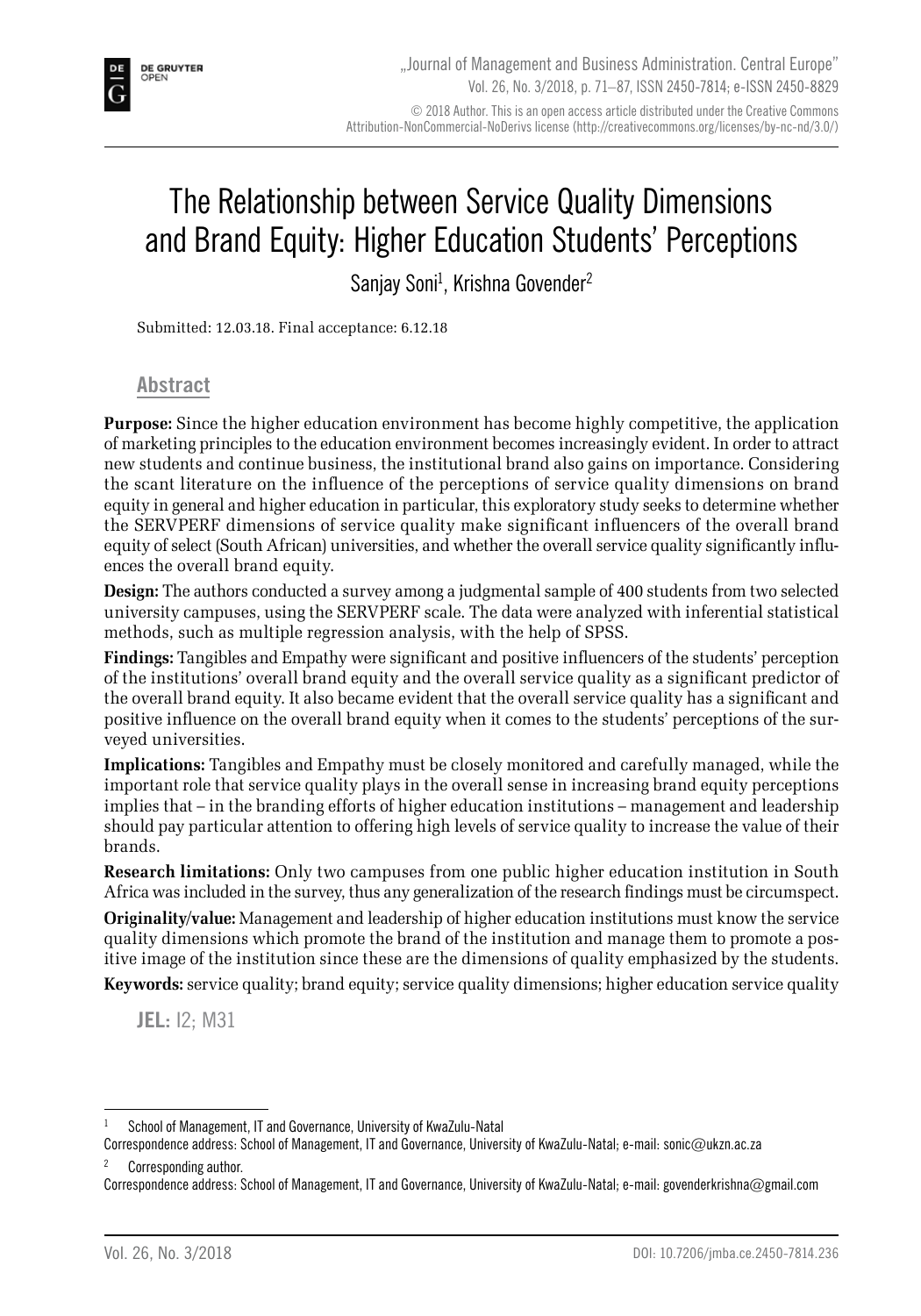### **Introduction**

Many researchers (Wang, 2012, p. 193; van Schalkwyk and Steenkamp, 2014) alluded to the importance of quality in the South African higher education sector, with Abouchedid and Nasser (2002, p. 198) emphasizing that the service quality of higher education institutions is linked to their success. Marrs, Gajos, and Pinar (2011, p. 965) contend that the economic and financial challenges that affect many institutions of higher learning make them perceive branding as an invaluable strategic marketing attribute in differentiating among quality higher education institutions. A case in point is the re-branding campaign of British higher education in 2000, which aimed to positively differentiate British higher education from its competitors, to attract and appeal to more students at an international level (Hemsley-Brown and Goonawardana, 2007). Similarly, other researchers (Bastedo, 2012, p. 1929) lent credence to the importance of branding and emphasized that the branding of higher education institutions assumes greater levels of significance.

In light of the above, this study seeks to determine whether the service quality dimensions have a significant influence on the overall brand equity in the context of higher education. Furthermore, having reviewed the services literature from 2007 to 2015, it became apparent that – although about ten studies explored the influence of service quality on the brand equity of higher education institutions – no text included South African institutions of higher learning and, moreover, very few attempted to show the statistical relationships between the overall service quality, service quality dimensions, and brand equity. Hence, the primary research question is: Are service quality and its dimensions a significant influencer/predictor of the overall brand equity in select South African universities?

In an attempt to address the above question, the objectives of this exploratory study were to determine whether the SERVPERF dimensions of service quality are significant and positive influencers of the overall brand equity of select South African universities and whether the overall service quality significantly and positively influences the overall brand equity.

### **Literature Review**

Although van Schalkwyk and Steenkamp (2014) argue that service quality is key in South African higher education, regrettably, Nair (2010, p. 105) asserts that "there is lack of a quality ethos in South African higher education, although from a transformation

DOI: 10.7206/jmba.ce.2450-7814.236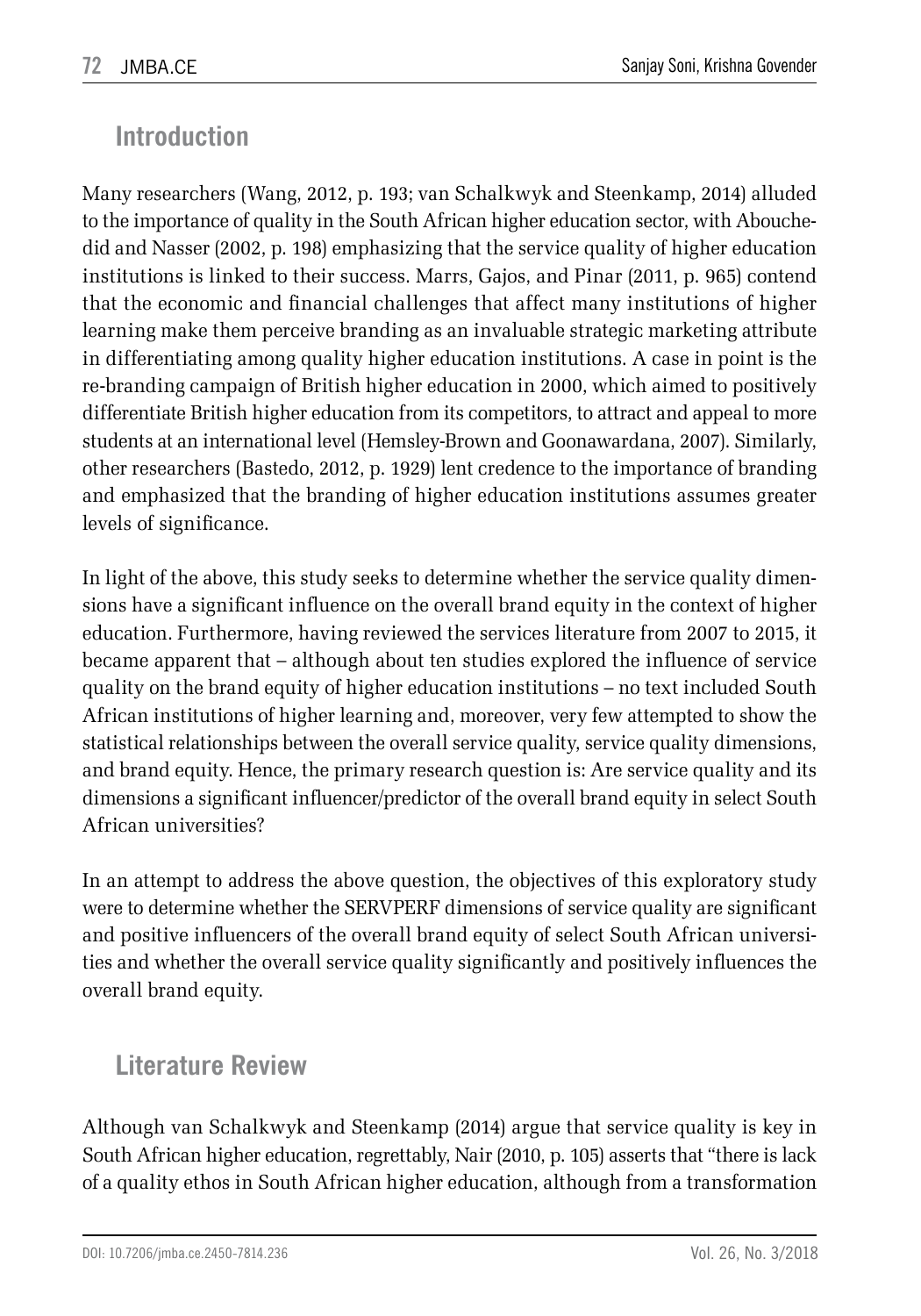perspective, higher education establishments should lead the way to establishing quality in all areas." Thus, one of the key goals that the South Africa's Minister of Higher Education and Training has stressed is "to find ways for improving quality" (MacGregor, 2012). Furthermore, Gbadamosi and de Jager (2008, p. 10) vehemently argue that "it becomes essential for South African higher education institutions to practice effective methods for improving service quality, since South African universities have experienced cuts in resources and government subsidies and are under pressure to boost student numbers." Moreover, South African universities of technology and traditional universities compete "head-on" in similar student markets (Badat and Sayed, 2014; Mitra and Edmondson, 2015, p. 388).

Radder and Han (2009, p. 108) argue that "South African tertiary institutions are increasingly being forced to compete on the basis of service quality and satisfaction, due to higher education becoming more competitive, changes in market demand patterns, and an increasing concern for quality assurance." Similarly, Wang (2012, p. 193) also affirms that "greater pressure is being placed on South African higher education institutions regarding service delivery." Furthermore, success in higher education institutions appears to be linked with service quality (Abouchedid and Nasser, 2002, p. 198).

### **Higher Education Service Quality**

Higher education service quality research is a relatively new area vis-à-vis the commercial sector, with the majority of service quality models used by the higher education sector being adapted and adopted from those employed by the commercial sector (Sultan and Wong, 2013, p. 72). The SERVQUAL, SERVPERF, and HEdPERF models are some of the more common models (Kontic, 2014). Especially the SERVPERF's applicability in higher education is widely acknowledged (Mertova and Nair, 2011; Christiansen, Turkina and Williams, 2013). Based on its appropriateness and extensive use in the higher education sector, this study measured service quality with the SERVPERF model, which counts service quality with twenty-two similar items to the SERVQUAL model, with five wide-ranging dimensions; however, without the expectations facet. Furthermore, SERVPERF does not assess service quality as a "disconfirmation paradigm" like SERVQUAL, but as a perception or attitude.

The use of SERVPERF in higher education is widely documented (Kontic, 2014) and – compared with SERVQUAL – SERVPERF exhibits greater applicability in higher education (Kajan, Dorloff and Bedini, 2012). Furthermore, SERVPERF is simpler in the utilized metrics and has fewer questions compared to SERVQUAL (Kajan et al., 2012), although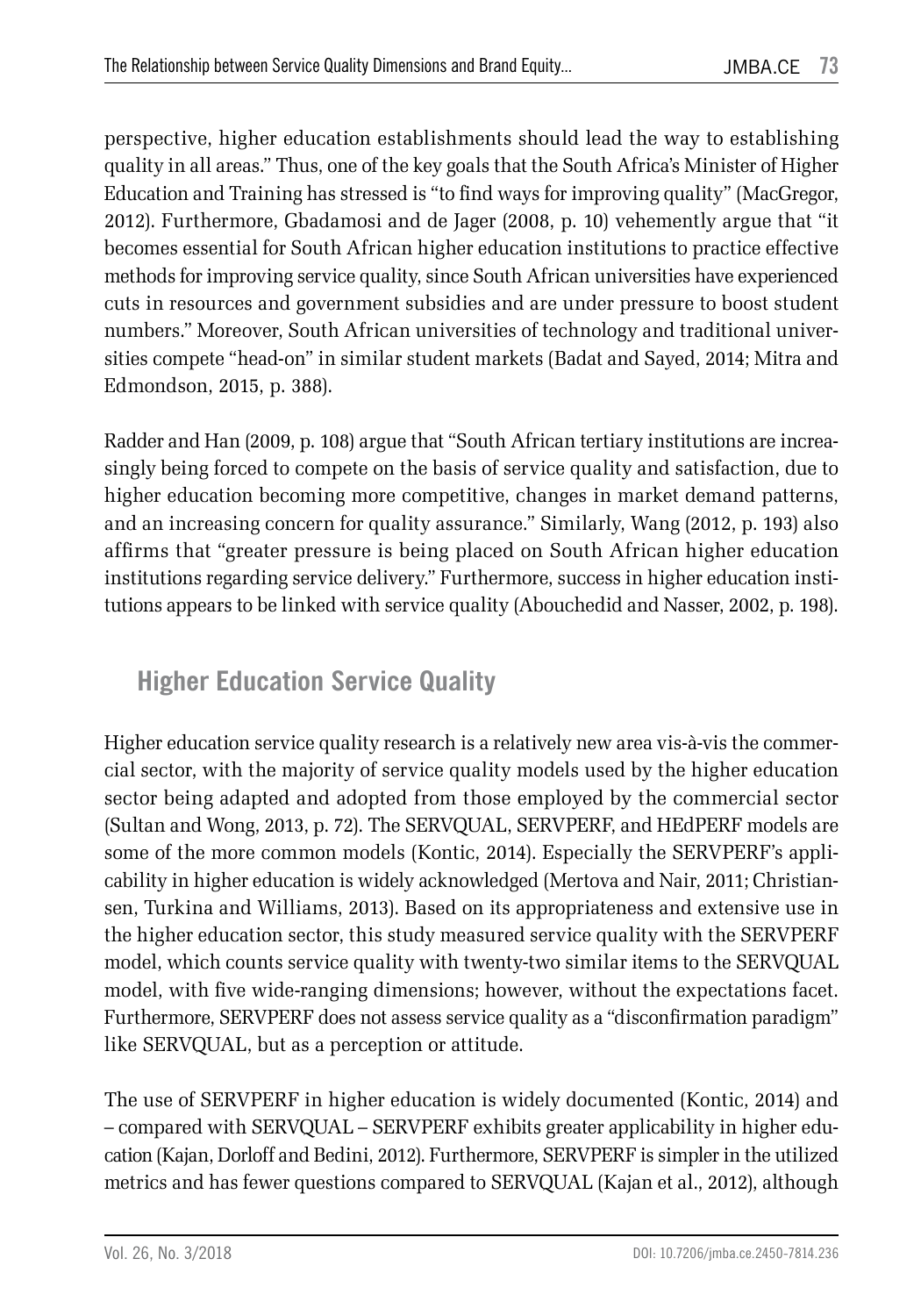both SERVQUAL and SERVPERF use the same five service quality dimensions; namely Reliability, Assurance, Tangibles, Empathy, and Responsiveness. Tangibles include issues such as the appearance of equipment, staff, and buildings; Reliability pertains to the accurateness and timeliness pertaining to the service offering; Responsiveness implies the willingness shown by the marketer in serving customers and the promptness in doing so; Assurance pertains to staff knowledge, courtesy, and ability to convey feelings of trust, composure, and self-assurance; whereas Empathy refers to the care and helpfulness that organizations offer to their customers, as well as the convenience of operating periods (Kontic, 2014).

### **Overall Service Quality**

He and Li (2011, p. 82) differentiate between the overall service quality and specific service quality, and define overall service quality as "consumers' overall perception of the gap between expectations and actual service performance"; whereas specific service quality as "the individual drivers (Tangibles, Reliability, Responsiveness, Assurance and Empathy) that consumers use to assess overall service quality." He and Li (2011, p. 87–88) measured overall service quality on the basis of the following questions, which they developed using a confirmatory factor analysis: "X delivers excellent overall service, the offerings of X are of high quality, and X delivers superior service in every way." This study measured the overall service quality with He and Li's (2011) operationalization of the construct.

# **Brand Equity**

Brand equity received substantial attention in the literature, particularly its measurement. It is perceived as the final measure of a brand's success (Spotts, 2014) and the added value that a brand brings to the product (Crane, 2010, p. 131). However, no universal definition of brand equity exists (Ramaswamy and Namakumari, 2009) and there are numerous different perspectives in the literature (Netemeyer et al., 2009). Some popular perspectives of brand equity are "the marketing effects uniquely attributable to the brand" (Keller, 1993, p. 1), "added value" for an organization (Farquhar, 1989, p. 24), a brand's power in the creation of demand and prompting consumer behavior (Cant, Van and Ngambi, 2010), "is a set of assets and liabilities linked to a brand, and its name and symbol that add or subtract from the value provided by a product or service to a firm and/or to a firm's customers" (Aaker, 2009, p. 15).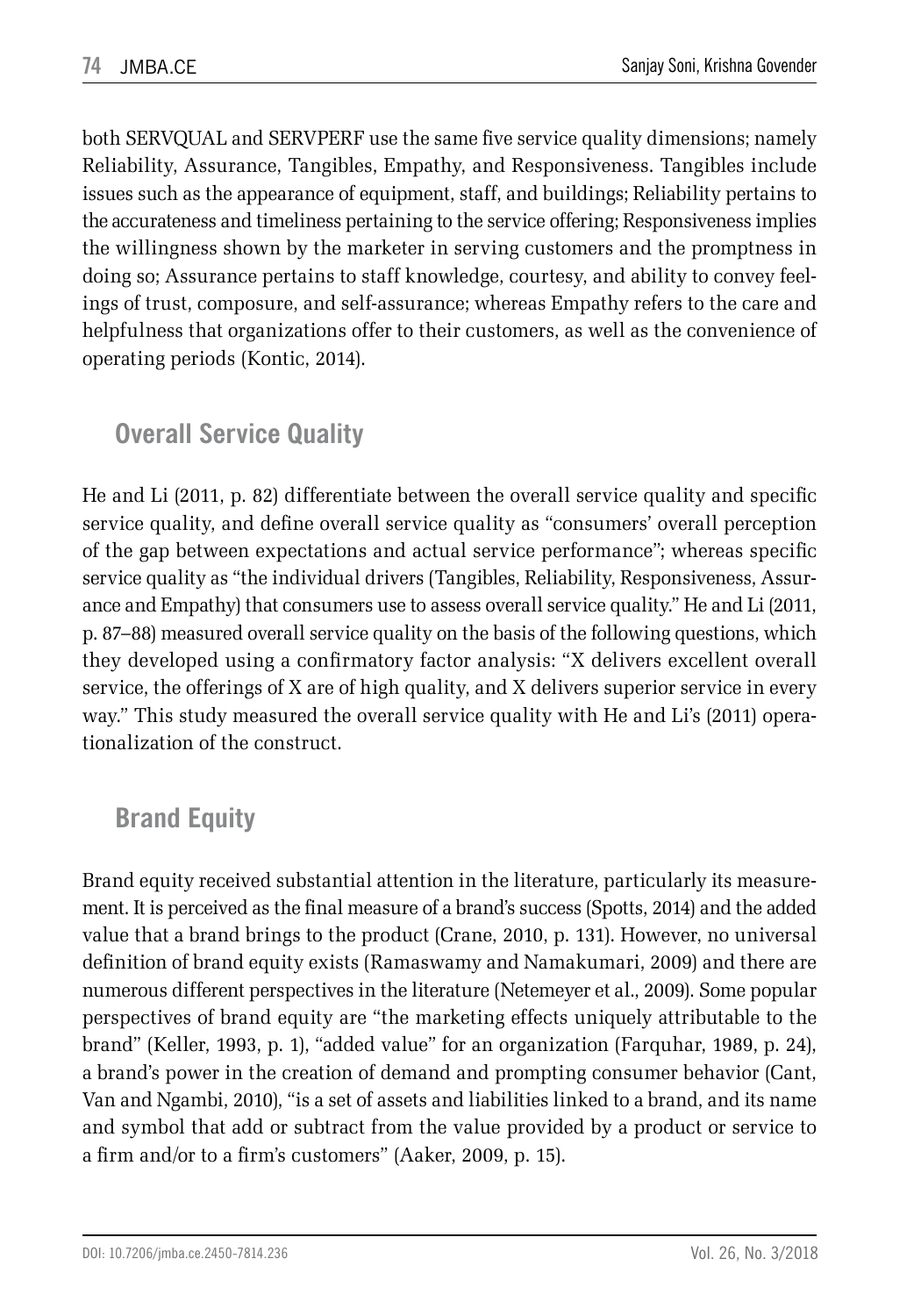Brand equity is a topical issue in the marketing of higher education (Menon, Terklz and Gibbs, 2014, p. 81–82). Some researchers (Washburn and Plank, 2002, p. 47) contend that many positive benefits accrue from brand equity such as improved sales, lower costs, higher returns, better brand value, and a more effective marketing mix. Subramaniam, Mamun, Permarupan, and Zainol (2014, p. 67) highlight that many place increased importance on brand equity in service organizations, particularly those that offer identical and difficult to differentiate services, such as higher education. Therefore, branding creates an opportunity for institutions to differentiate their services (Pretorius, 2005), more particularly within the context of the economic and financial limitations that many higher education institutions face (Marrs, Gajos and Pinar, 2011, p. 965).

Although there are numerous ways of measuring brand equity (Lee and Leh, 2011; Subramanium, Mamun, Permarupan and Zainol, 2014), this study used the multidimensional brand equity scale popularized by Yoo and Donthu (2001); among others, used by Washburn and Plank (2002) and Tong and Hawley (2009). The aforementioned researchers measured the overall brand equity (OBE) by using a four-item measure phrased as follows:

- OBE1: It makes sense to buy X instead of any other brand, even if they are the same,
- OBE2: Even if another brand has the same features as X, I would prefer to buy X,
- OBE3: If there is another brand as good as X, I prefer to buy X,
- OBE4: If another brand is not different from X in any way, it seems smarter to purchase X (Yoo and Donthu, 2001: 14).

#### **Service Quality, Service Quality Dimensions, and Brand Equity**

Although several researchers (Chapleo, 2010; Makgosa and Molefhi, 2012; Aggarwal, Rao and Popli, 2013; Ramli, Othman and Salleh, 2015) explored the relationship between service quality issues and brand equity, none attempted to show the influence of the (SERVPERF) service quality dimensions on the overall brand equity. More specifically, no study in the higher education sector attempted to show the influence of the overall service quality on the overall brand equity. Therefore, this study attempts to ascertain whether the SERVPERF service quality dimensions and the overall service quality have any significant positive influence on the overall brand equity. Based on the aforementioned,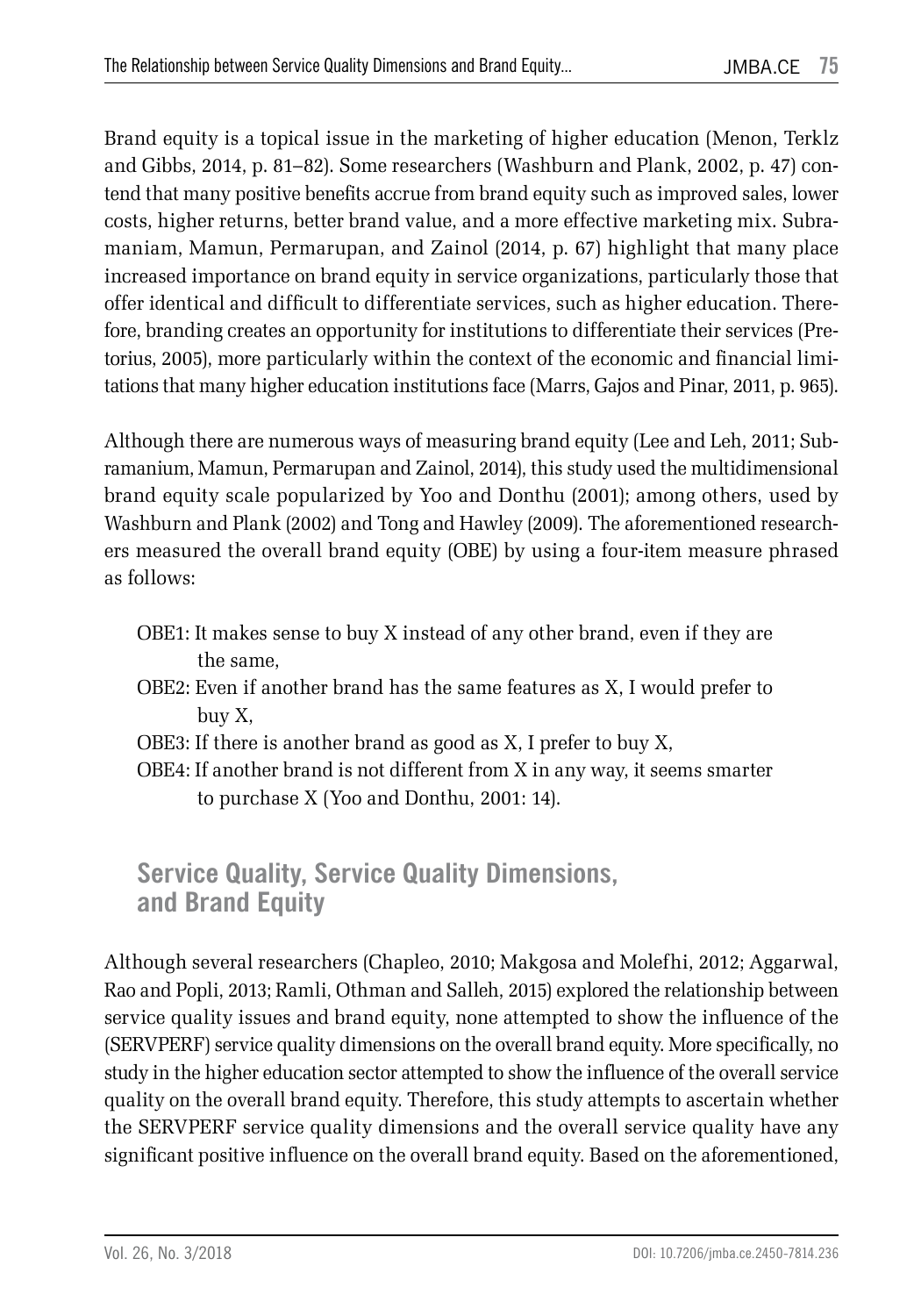the influence of service quality, the service quality dimensions, and the overall service quality, on the overall brand equity is conceptualized as depicted in Figure 1.



**Figure 1.** Conceptual Model

Source: own elaboration.

Based on the conceptual model above, the following hypotheses are postulated with respect to students at select South African universities:

- H1: The Tangible dimensions of service quality significantly influence students' perceptions of the overall brand equity.
- H2: The Reliability dimensions of service quality significantly influence students' perceptions of the overall brand equity.
- H3: The Responsiveness dimensions of service quality significantly influence students' perceptions of the overall brand equity.
- H4: The Assurance dimensions of service quality significantly influence students' perceptions of the overall brand equity.
- H5: The Empathy dimensions significantly influence students' perceptions of the overall brand equity.
- H6: The overall service quality significantly influences students' perceptions of the overall brand equity.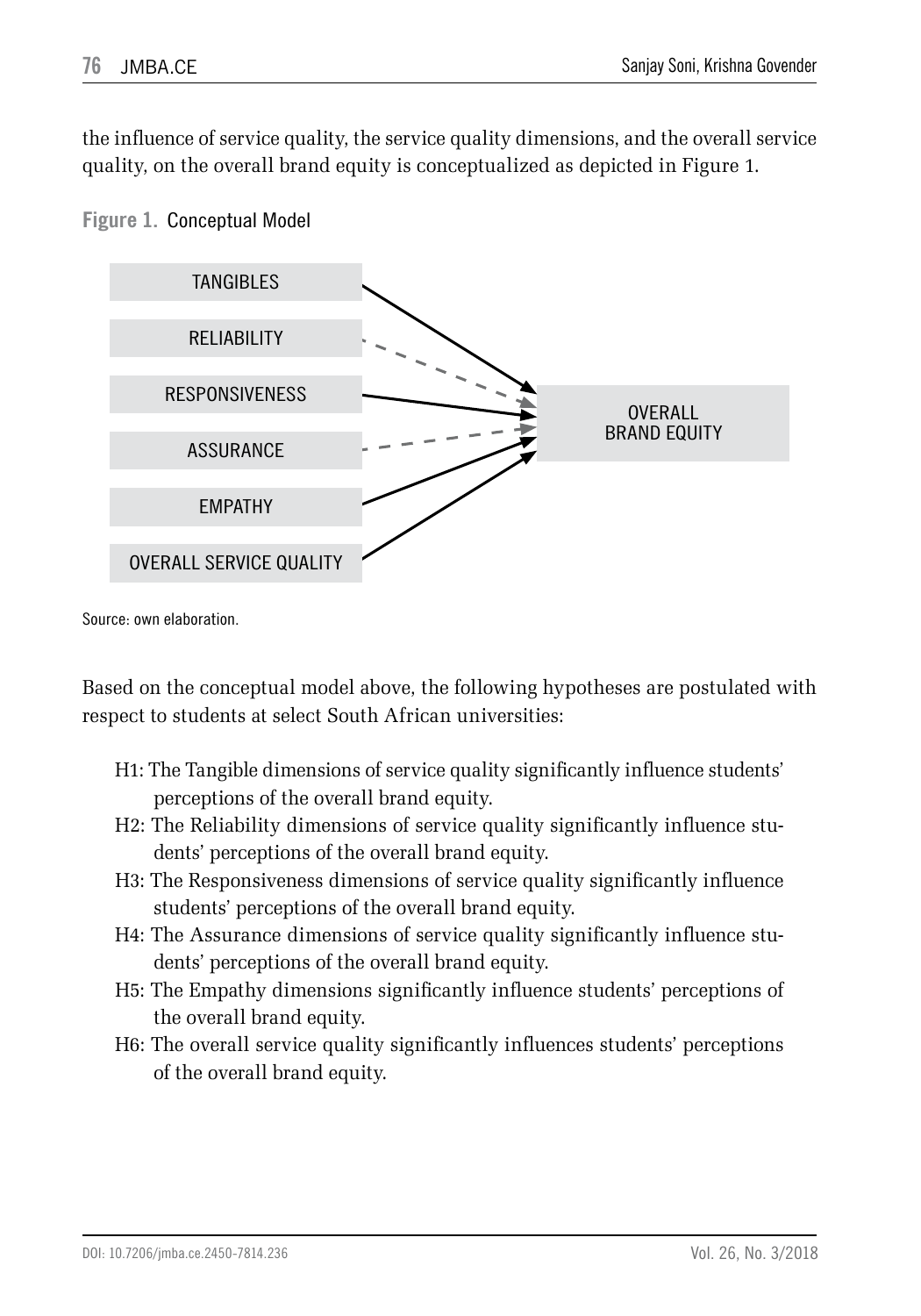# **Research Methodology**

The population comprised undergraduate students from selected university campuses of one of the largest residential universities in KwaZulu-Natal, South Africa. The sampling frame based on the study discipline along with the courses offered within such disciplines at each university campus because – for confidentiality – student names, email addresses, telephone numbers, and other significant personal details were unavailable. However, what was available were the details of the students' study disciplines along with the different courses offered in such disciplines.

Of the two university campuses selected for the survey, the total combined student population was under 20 000. The authors estimated a sample of 377 based on Sekaran and Bougie's (2010, p. 296). However, the authors targeted the sample of 400 across both campuses with the aim of keeping participation from both campuses in equal proportions, that is 200 students from each campus. Considering the problems associated with probability sampling (Denscombe, 2014, p. 33) and the lack of a sampling frame or student list (Blaikie, 2009, p. 178), the authors used judgemental sampling. The sampling procedure listed the broad study disciplines and the key qualifications within each discipline, namely business, humanities, and applied sciences. The researchers located subjects/courses within the disciplines that were targeted for "in-class" administration of the questionnaire.

# **Data Collection**

Data were collected after obtaining the gatekeeper's permission from each campus administrator and an ethical clearance from the University of KwaZulu-Natal. The students were briefed on the nature and purpose of the study and they had to provide an informed consent to participate in the study. They received fifteen minutes to complete the questionnaire in class, after permission the lecturers allowed the administration of the questionnaires during their lectures.

The SERVPERF dimensions were rated on a scale, in which  $1 =$  low and  $7 =$  high rating. The overall service quality and overall brand equity sections of the questionnaire were framed on a 7-point Likert scale, in which  $1 =$  strong disagreement and  $7 =$  strong agreement with various statements. The questions that measured each construct were previously validated as reflected in Table 1.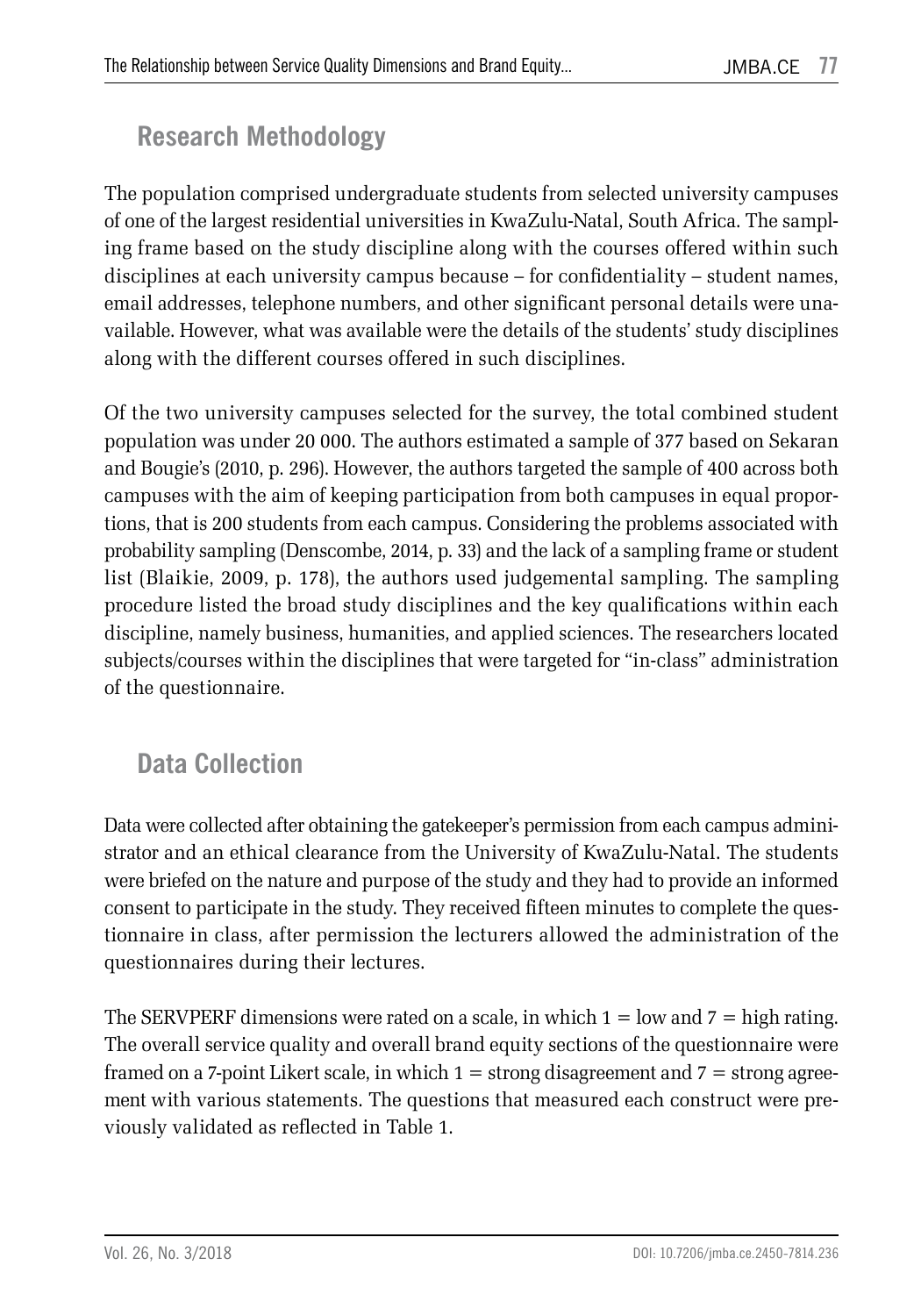|  | Table 1. Constructs Measured in the Questionnaire |  |  |
|--|---------------------------------------------------|--|--|
|--|---------------------------------------------------|--|--|

| <b>Construct</b>            | Questions                     | <b>Previously Validated</b>                                                   |
|-----------------------------|-------------------------------|-------------------------------------------------------------------------------|
| <b>Service Quality</b>      | Section A. Questions 1 to 22  | Cronin and Taylor (1994)                                                      |
| Tangibles                   | Section A. Questions 1 to 4   | Zeithaml, Bitner and Gremler (2009, p. 152)                                   |
| Reliability                 | Section A, Questions 5 to 9   | Zeithaml, Bitner and Gremler (2009, p. 152)                                   |
| Responsiveness              | Section A. Questions 10 to 13 | Zeithaml, Bitner and Gremler (2009, p. 152)                                   |
| Assurance                   | Section A. Questions 14 to 17 | Zeithaml, Bitner and Gremler (2009, p. 152)                                   |
| Empathy                     | Section A. Questions 18 to 22 | Zeithaml, Bitner and Gremler (2009, p. 152)                                   |
| <b>Overall Brand Equity</b> | Section D. Questions 1 to 4   | Yoo and Donthu, (2001); Washburn<br>and Plank, (2002); Tong and Hawley (2009) |
| Overall Service Quality     | Section D. Questions 9 to 11  | He and Li $(2011)$                                                            |

Source: Author's own compilation.

#### **Findings**

The findings are based on a 100% response rate (all 400 students). The authors subjected the research constructs to reliability analysis by determining the Cronbach's alpha values. As shown in Table 2, one may consider the constructs reliable, as the Cronbach alpha values exceed 0.7 (Andrew, Pedersen and McEvoy, 2011, p. 202). The instrument was validated by previous researchers as reflected in Table 2.

**Table 2.** Reliability Scores of the Research Constructs

| <b>Variables</b>       | Cronbach's<br><b>Alpha Scores</b> | <b>Number</b><br>of Items | Validated By                                |
|------------------------|-----------------------------------|---------------------------|---------------------------------------------|
| <b>Service Quality</b> | .928                              | 22                        | Cronin and Taylor (1994);                   |
| Tangibles              | .709                              | 4                         | Zeithaml, Bitner and Gremler (2009, p. 152) |
| Reliability            | .829                              | 5                         | Zeithaml, Bitner and Gremler (2009, p. 152) |
| Responsiveness         | .777                              | 4                         | Zeithaml, Bitner and Gremler (2009, p. 152) |
| Assurance              | .830                              | 4                         | Zeithaml, Bitner and Gremler (2009, p. 152) |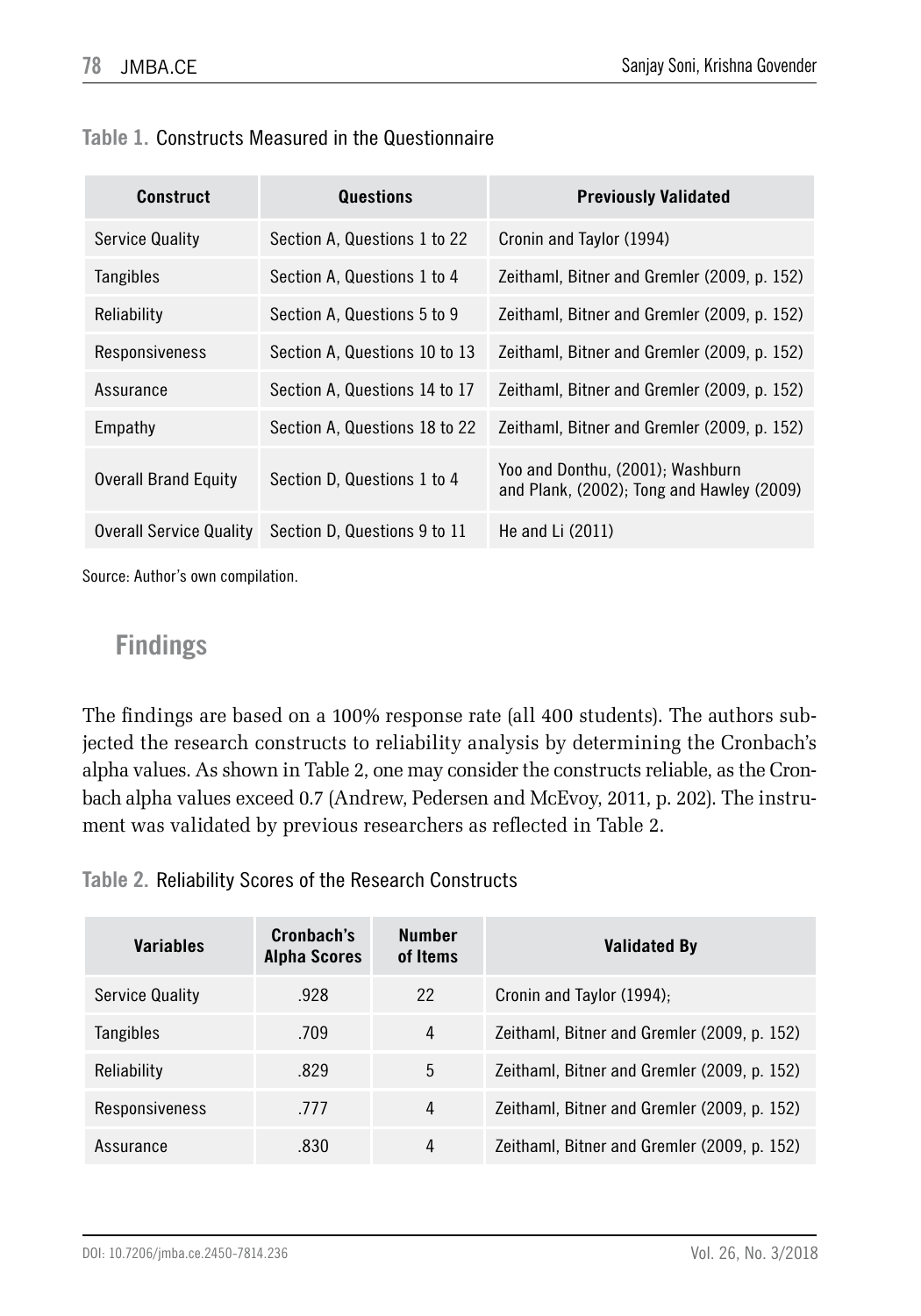| Empathy                     | .728 | 5 | Zeithaml, Bitner and Gremler (2009, p. 152)                                   |
|-----------------------------|------|---|-------------------------------------------------------------------------------|
| Overall Service<br>Quality  | .910 |   | He and Li $(2011)$                                                            |
| <b>Overall Brand Equity</b> | .848 |   | Yoo and Donthu, (2001); Washburn<br>and Plank (2002); Tong and Hawley (2009). |

Source: Author's own compilation.

### **Service Quality and Brand Equity**

Multiple regression analysis was conducted to determine whether the SERVPERF dimensions were significant predictors of the Overall Brand Equity (OBE). It is evident from the model summary in Table 3 that Empathy, Tangibles, Responsiveness, Reliability, and Assurance predict 22.3% of the variation in the OBE.

**Table 3.** SERVPERF Dimensions as Predictors of OBE

| Model Summary <sup>b</sup> |       |          |                                                                            |         |                      |  |  |
|----------------------------|-------|----------|----------------------------------------------------------------------------|---------|----------------------|--|--|
| <b>Model</b>               | R     | R Square | <b>Adjusted R</b><br><b>Std. Error</b><br><b>Square</b><br>of the Estimate |         | <b>Durbin-Watson</b> |  |  |
|                            | .473a | .223     | .213                                                                       | 1.28505 | 1.612                |  |  |

a. Predictors: (Constant), Empathy, Tangibles, Responsiveness, Reliability, Assurance b. Dependent Variable: OVERALL \_ BRAND \_ EQUITY

Source: SPSS output for data.

The ANOVA results in Table 4 shows that the SERVPERF service quality dimensions are significant predictors of the OBE (F=22.651, p<0.005), and that the model is a good fit.

The coefficients (Table 5) show that Empathy ( $\beta$ =0.167, p<0.05), and Tangibles ( $\beta$ =0.199, p<0.05) are significant and positive predictors of the OBE, while the other SERVPERF dimensions are not. In addition, it is evident that a 1-unit increase in Empathy will result in 0.174 unit increase in the OBE and a 1-unit increase in Tangibles will produce a 0.260 unit increase in the OBE. The results indicate that Tangibles have the most important impact on the OBE.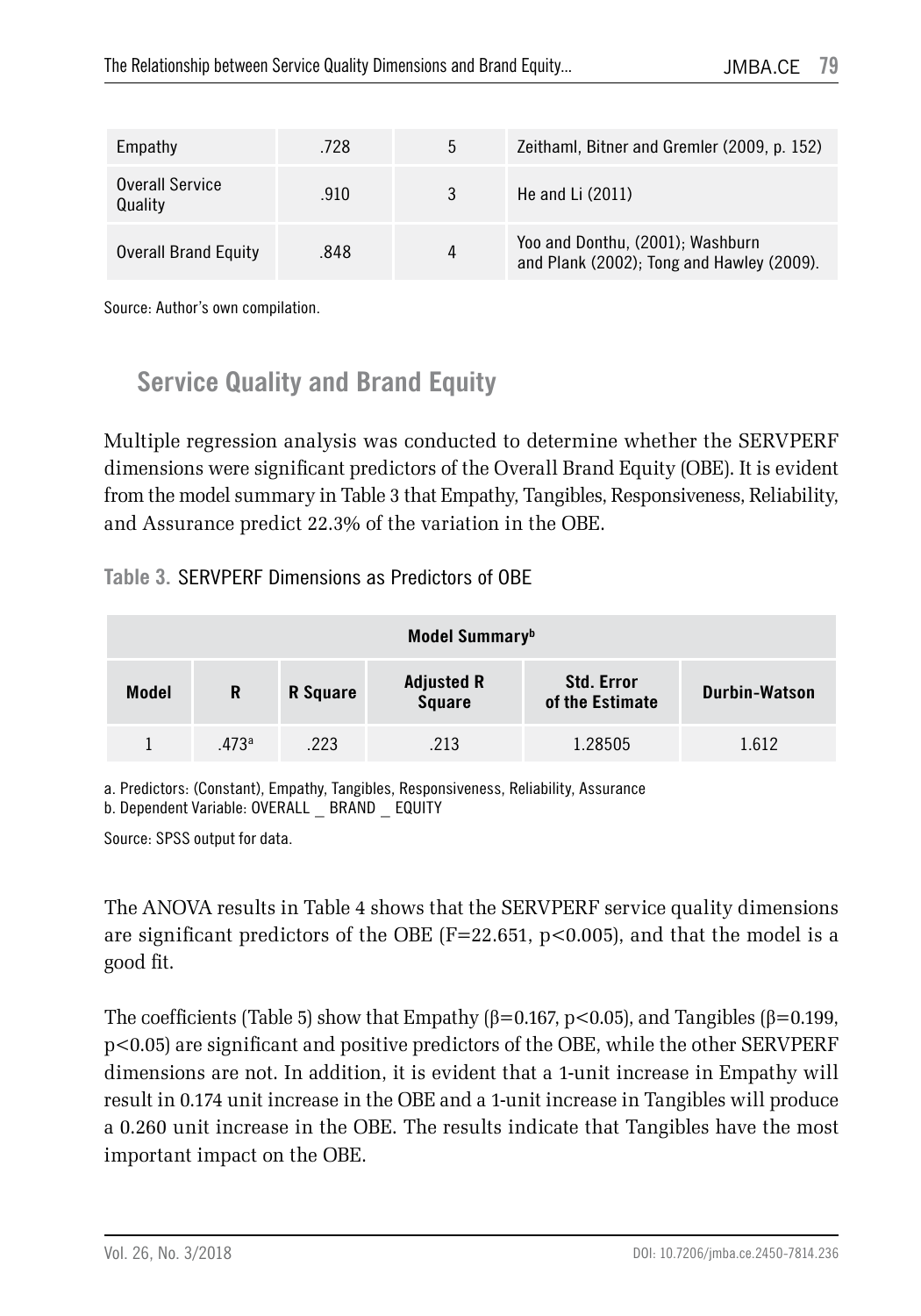#### **Table 4.** SERVPERF Predictors of OBE

| <b>ANOVA</b> <sup>a</sup> |              |                          |           |                       |        |                   |  |
|---------------------------|--------------|--------------------------|-----------|-----------------------|--------|-------------------|--|
|                           | <b>Model</b> | Sum of<br><b>Squares</b> | <b>Df</b> | Mean<br><b>Square</b> | F      | Sig.              |  |
|                           | Regression   | 187.021                  | 5         | 37.404                | 22.651 | .000 <sup>b</sup> |  |
|                           | Residual     | 650.634                  | 394       | 1.651                 |        |                   |  |
|                           | Total        | 837.655                  | 399       |                       |        |                   |  |

a. Dependent Variable: OVERALL \_ BRAND \_ EQUITY

b. Predictors: (Constant), Empathy, Tangibles, Responsiveness, Reliability, Assurance

Source: SPSS output for data.

#### **Table 5.** SERVPERF Dimensions' Predictors of OBE

|   | <b>Model</b>     | Unstandardized<br><b>Coefficients</b> |                      | <b>Standardized</b><br><b>Coefficients</b> | t     | Sig. | <b>Collinearity Statistics</b> |            |
|---|------------------|---------------------------------------|----------------------|--------------------------------------------|-------|------|--------------------------------|------------|
|   |                  | B                                     | Std.<br><b>Error</b> | <b>Beta</b>                                |       |      | <b>Tolerance</b>               | <b>VIF</b> |
|   | (Constant)       | 1.140                                 | .334                 |                                            | 3.410 | .001 |                                |            |
| 1 | <b>Tangibles</b> | .260                                  | .072                 | .199                                       | 3.632 | .000 | .654                           | 1.529      |
|   | Reliability      | .040                                  | .075                 | .036                                       | .531  | .596 | .440                           | 2.272      |
|   | Responsiveness   | .090                                  | .078                 | .077                                       | 1.156 | .248 | .443                           | 2.257      |
|   | Assurance        | .136                                  | .087                 | .112                                       | 1.557 | .120 | .383                           | 2.613      |
|   | Empathy          | .174                                  | .062                 | .167                                       | 2.802 | .005 | .554                           | 1.806      |

a. Dependent Variable: OVERALL \_ BRAND \_ EQUITY

Source: SPSS output for data.

Moreover, Pearson's correlation tests conducted between the OBE and the 22-item service quality measures. Since the service quality dimensions of Empathy and Tangibles were found to be significant predictors of OBE, only the most significant variables within these dimensions and their correlation with the OBE are reported below:

**Empathy:** "Personal attention provided by employees" (Pearson Correlation 0.393, p<0.01) and "Institution having my best interest" (Pearson Correlation  $0.374, p<0.01$ ).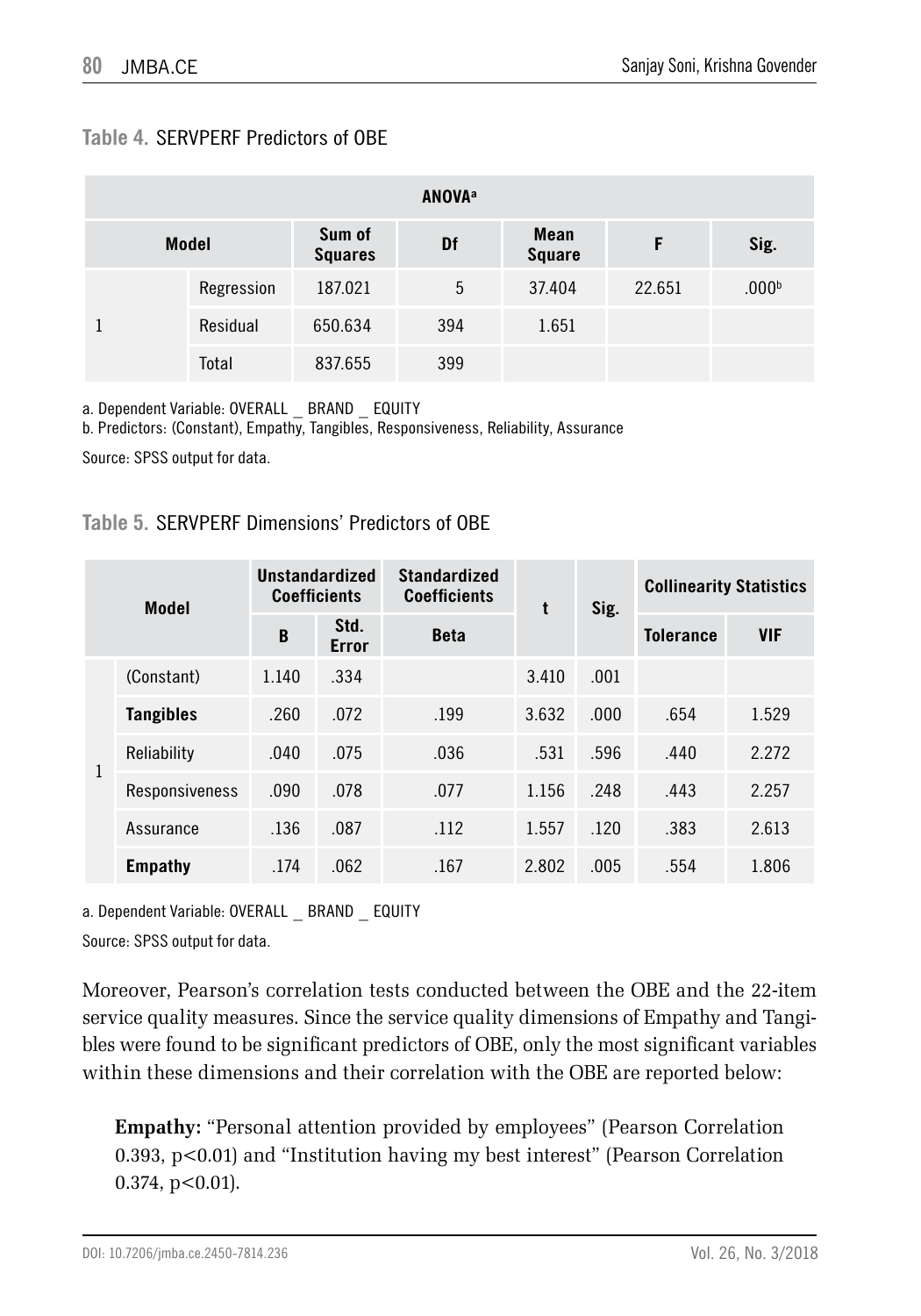**Tangibles:** "Visual appeal of physical facilities" (Pearson correlation 0.368, p<0.01) and "State of equipment" (Pearson correlation 0.314, p<0.01).

### **Overall Service Quality and Brand Equity**

To determine whether the Overall Service Quality (OSQ) was a significant and positive predictor of the OBE, multiple linear regression analysis was conducted. Based on the model summary in Table 6, the OSQ predicts 39.9% of the variation in the dependent variable (OBE).

**Table 6.** Influence of Overall Service Quality on OBE

| <b>Model</b>                                       | R                 | R<br><b>Square</b> | <b>Adjusted R</b><br>Square | <b>Std. Error</b><br>of the Estimate | Durbin-Watson |  |  |
|----------------------------------------------------|-------------------|--------------------|-----------------------------|--------------------------------------|---------------|--|--|
|                                                    | .631 <sup>a</sup> | .398               | .397                        | 1.12121                              | 1.728         |  |  |
| a. Predictors: (Constant), OVERALL SERVICE QUALITY |                   |                    |                             |                                      |               |  |  |

b. Dependent Variable: OVERALL \_ BRAND \_ EQUITY

Source: SPSS output for data.

Table 7 shows that the OSQ is a significant predictor of the OBE ( $F=260.929, p<0.005$ ), and that the model is a good fit.

#### **Table 7.** Influence of the OSQ on the OBE

|  | <b>Model</b> | <b>Sum of Squares</b> | Df  | <b>Mean Square</b> |         | Sig.              |
|--|--------------|-----------------------|-----|--------------------|---------|-------------------|
|  | Regression   | 328.017               |     | 328.017            | 260.929 | .000 <sup>b</sup> |
|  | Residual     | 495.303               | 394 | 1.257              |         |                   |
|  | Total        | 823.321               | 395 |                    |         |                   |

a. Dependent Variable: OVERALL \_ BRAND \_ EQUITY b. Predictors: (Constant), OVERALL \_ SERVICE \_ QUALITY

Source: SPSS output for data.

The coefficients (Table 8) show that overall service quality is a significant and positive predictor of overall brand equity (β=0.631, p<0.05). The data shows that a 1-unit rise in the OSQ will produce a 0.664 unit increase in the OBE.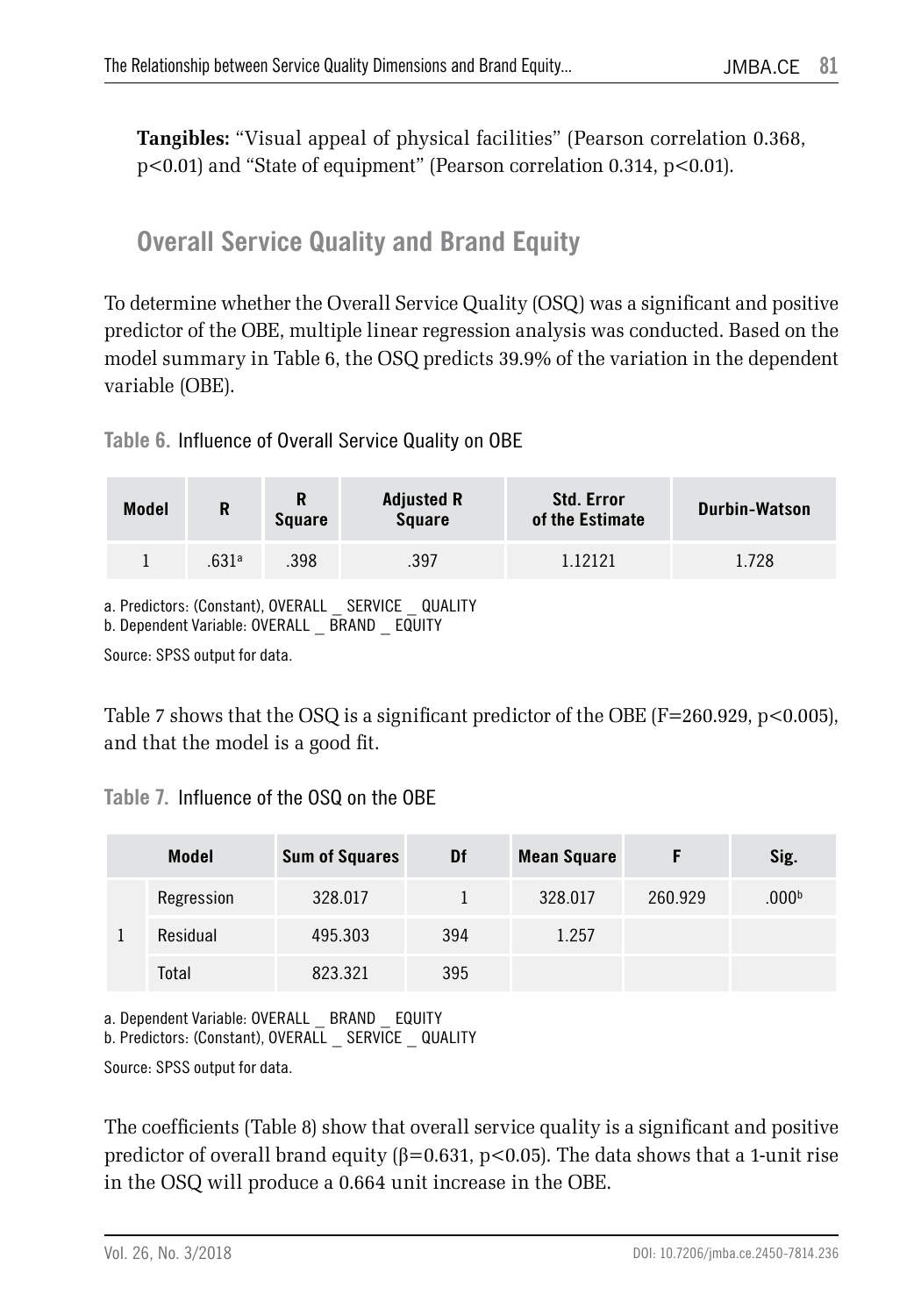#### **Table 8.** Relationship between OSQ and OBE

| <b>Model</b> |                               |       | <b>Unstandardized Coefficients</b> | <b>Standardized</b><br><b>Coefficients</b> |        | Sig. |  |
|--------------|-------------------------------|-------|------------------------------------|--------------------------------------------|--------|------|--|
|              |                               | B     | <b>Std. Error</b>                  | <b>Beta</b>                                |        |      |  |
|              | (Constant)                    | 1.173 | .217                               |                                            | 5.414  | .000 |  |
| Ŧ            | SERVICE<br>OVERALL<br>QUALITY | .664  | .041                               | .631                                       | 16.153 | .000 |  |

a. Dependent Variable: OVERALL \_ BRAND \_ EQUITY

Source: SPSS output for data.

Based on the findings, the conclusions regarding the decision on the research hypotheses are captured in Table 9.

**Table 9.** Decision on the Hypotheses

| <b>HYPOTHESES</b>                                                                                                                           | DECISION      |
|---------------------------------------------------------------------------------------------------------------------------------------------|---------------|
| <b>H1</b> : The Tangible dimensions of service quality significantly influence the perceptions<br>of the overall brand equity.              | <b>ACCEPT</b> |
| <b>H2</b> : The Reliability dimensions of service quality do not significantly influence the<br>perceptions of the overall brand equity.    | <b>REJECT</b> |
| <b>H3</b> : The Responsiveness dimensions of service quality do not significantly influence<br>the perceptions of the overall brand equity. | <b>REJECT</b> |
| <b>H4</b> : The Assurance dimensions of service quality do not significantly influence the<br>perceptions of the overall brand equity.      | REJECT        |
| <b>H5</b> : The Empathy dimensions of service quality significantly influence the perceptions<br>of the overall brand equity.               | <b>ACCEPT</b> |
| <b>H6</b> : The Overall service quality significantly influences/predicts overall brand equity.                                             | <b>ACCEPT</b> |

Source: Author's own compilation.

### **Discussion of Key Findings**

It became evident that the two SERVPERF dimensions – Tangibles and Empathy – significantly and positively relate to the overall brand equity. To the best of the researchers' knowledge, only one previous study (Moghaddam et al., 2013) showed that the Tan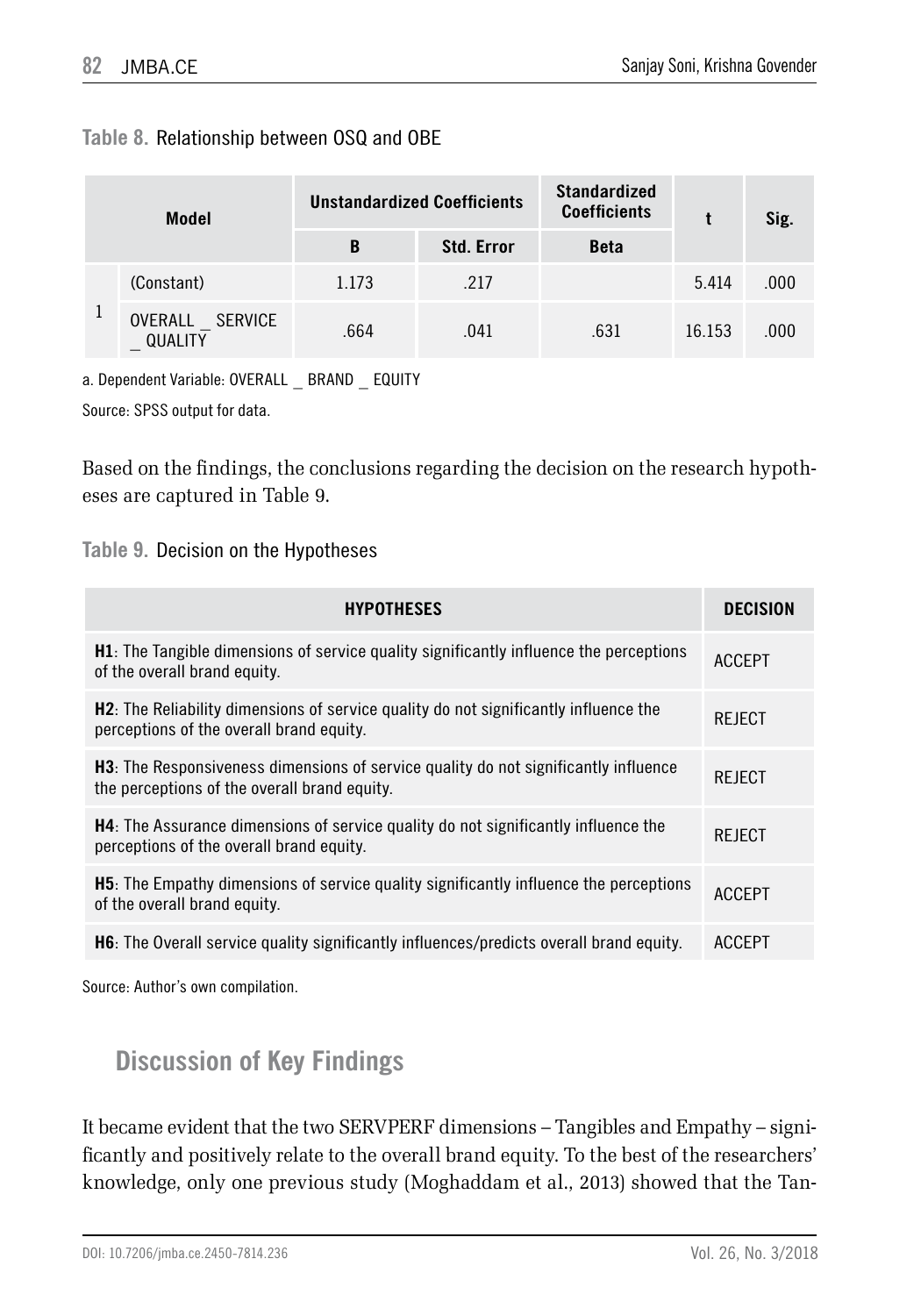gible dimensions of service quality significantly and positively influences brand equity. Therefore, it would be prudent that the Tangible elements of the educational service be effectively managed to increase the positive impact on the institutions' overall brand equity. This would entail emphasizing the "servicescape" issues such as the furniture, interior, and exterior appearances, equipment and its condition, including buildings and their color schemes, along with other tangible cues such as marketing brochures or business cards (Bennett et al., 2002; qtd. in Naidoo and Mutinta, 2014). Krestovics (2011, p. 189) also argues that the "servicescape" influences student patronage of the institution, thus affecting a student's inclination to join or stay, as well as the student's perception of the image of the institution.

Furthermore, based on the significant and positive influence of the Empathy dimensions of service quality on the overall brand equity, one may argue that the more empathetic an institution is in its dealings with students, the higher would be the students' perceptions of its brand equity. Dumansky (2013) recommends the following when developing "empathy" in higher education settings, namely learning students' names, listening to students, and conducting student surveys to understand their needs and best interests, experience with the subject, and their reasons for enrollment in the course. Moreover, students' emphasis on personal attention is corroborated by Ramsden (2008, p. 7), who advised that keeping and increasing the level of personal attention to students is an important point raised in the UK higher education.



**Figure 2.** Revised Model

Source: Author's own compilation.

It also became evident to the authors that the students' perceptions of the surveyed universities and the overall service quality have a significant and positive influence on the overall brand equity. This finding is significant for higher educational institutions in that it points to the important role that service quality plays in the overall sense of increasing brand equity perceptions. Therefore, in the branding efforts of higher education institutions, management and leadership should pay particular attention to offering high levels of service quality to increase the value of their brands. This find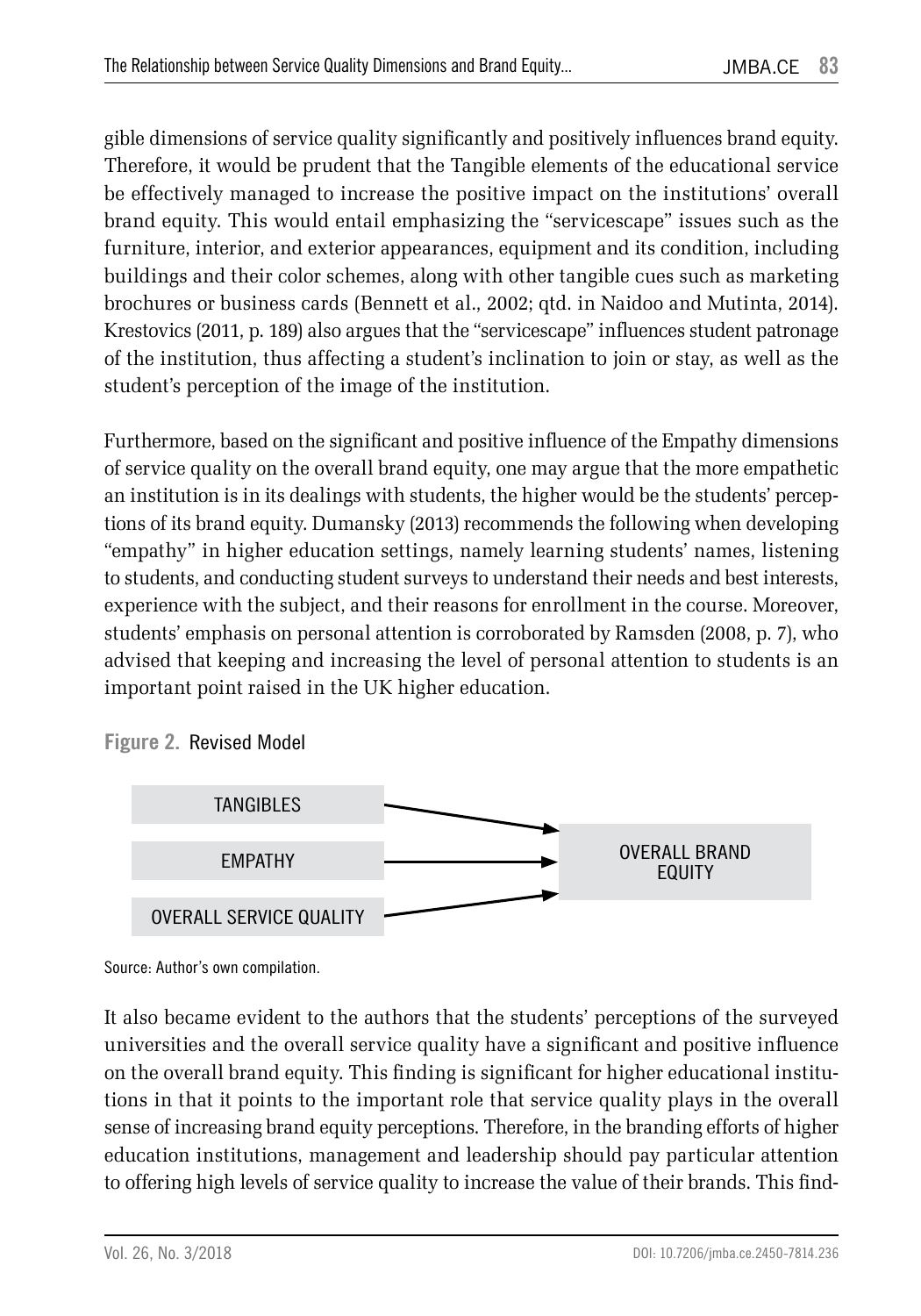ing corroborates other recent studies, which show how service quality influences brand equity (Vukasovič, 2015).

Based on the significant results, the following revised validated model emerges (Figure 2).

#### **Conclusions and Recommendations**

This study attempted to ascertain whether the service quality dimensions of the SERVPERF model – as well as the students' perceptions of the overall service quality – influenced the overall brand equity of higher education institutions. The effects of the study show that the Tangible and Empathy dimensions and the Overall Service Quality are significant positive predictors of the Overall Brand Equity. Based on the findings, the authors make the following recommendations for higher education leaders and managers:

- Pay particular attention to the tangible cues such as the appearance of the university buildings (both inside and outside), gardens, furniture, and other tangibles, because they contribute to the most positive perception of the service and significantly shape the overall brand equity.
- Ensure that the equipment used by students like computers is in a good state. Antiquated equipment or slow Wi-Fi may negatively contribute to the overall brand equity.
- As much as possible, provide personal attention to students as this will help to augment the overall brand equity. There should be a balance of the "hightech/high-touch" approach to student administration and support.
- Wherever possible, demonstrate to students that the institution has their best interests at heart by taking the requisite steps to collect feedback from students, so that their needs can be understood and effectively addressed.

#### **Limitations of the Study**

As with all sample surveys, the above findings should be interpreted with caution and not generalized in a "wholesale" manner, because the study based only on the responses of students from two university campuses of a single higher education institution in South Africa. Future researchers should consider using a more extensive sample size that would cover a wider range of higher education institutions and probability sampling methods so as to extrapolate the findings onto a wider spectrum of higher education institutions in South Africa.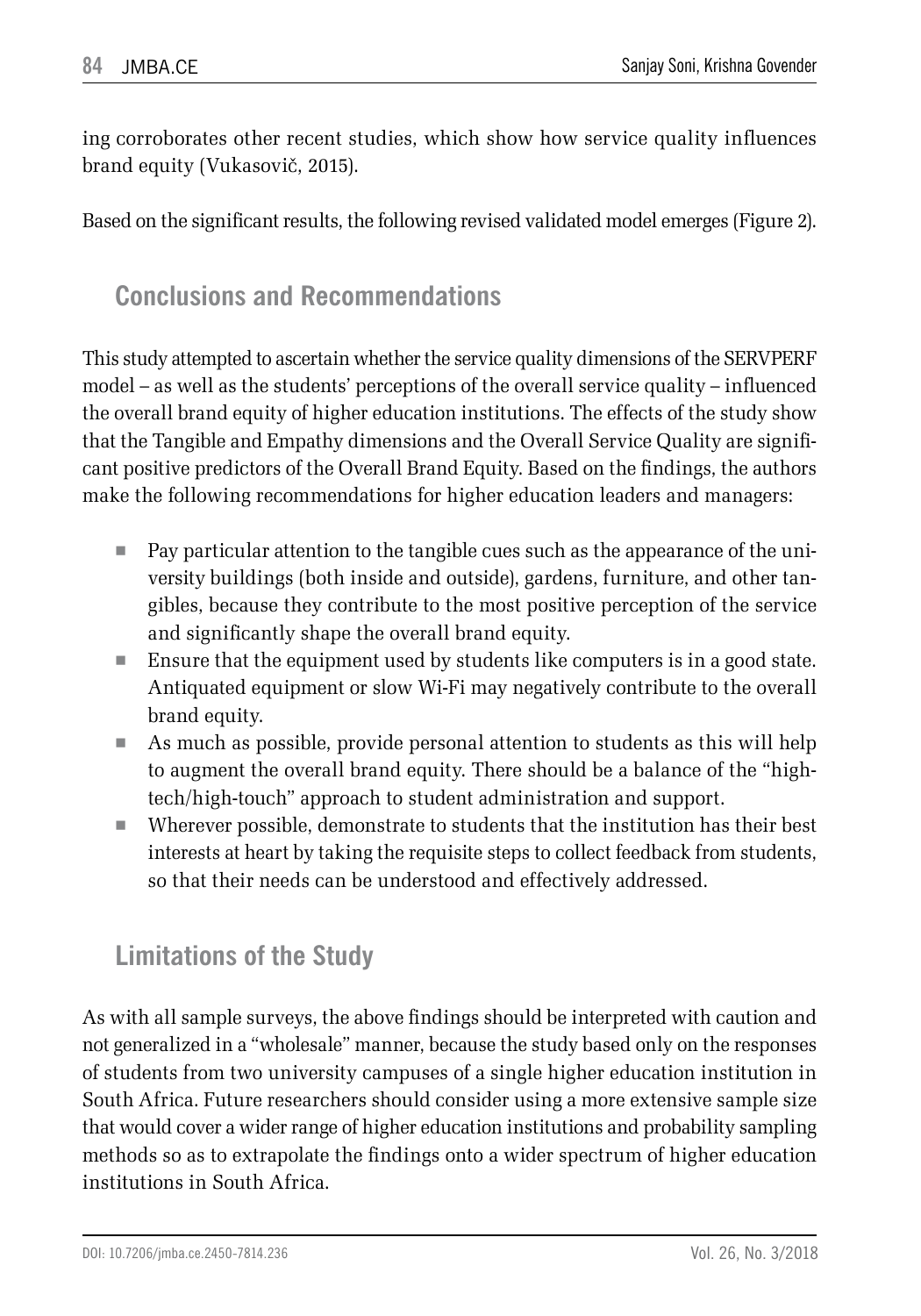#### **References**

Aaker, D. (2009). *Managing Brand Equity*. New York: Simon and Schuster.

- Abouchedid, K. and Nasser, R. (2002). Assuring quality service in higher education: registration and advising attitudes in a private university in Lebanon. *Quality Assurance in Education*: 198–206, https://doi.org/10.1108/09684880210446866
- Aggarwal Sharma, A., Rao, V.R. and Popli, S. (2013). Measuring consumer-based brand equity for Indian business schools. *Journal of Marketing for Higher Education*, *23*(2): 175–203, https://doi.org/10.1080/08841241.2013.866609
- Ailawadi, K., Lehmann, D. and Neslin, S. (2003). Revenue Premium as an Outcome Measure of Brand Equity*. Journal of Marketing*, *67*: 1–17, https://doi.org/10.1509/jmkg.67.4.1.18688
- Badat, S. and Sayed, Y. (2014). Post-1994 South African education the challenge of social justice. *The ANNALS of the American Academy of Political and Social Science*, *652*(1): 127–148, https://doi.org/10.1177/0002716213511188
- Bastedo, M. (2012). *The Organisation of Higher Education: Managing Colleges for a New Era*. Baltimore, USA: JHU Press.
- Blaikie, N. (2009). *Designing social research: The logic of anticipation*. Cambridge: Polity.
- Cant, M.C., Van, H.N. and Ngambi, H.C. (2010). *Marketing management: A South African perspective*. Cape Town, South Africa: Juta Academic.
- Chapleo, C. (2010). Branding a university: adding real value or 'smoke and mirrors'? *The Marketisation of Higher Education*, *101*.
- Christiansen, B., Turkina, E. and Williams, N. (2013). *Cultural and technological influences on global business.* Hershey PA: Business Science Reference, https://doi.org/10.4018/978-1-4666-3966-9
- Cronin, J. J. and Taylor, S. (1994). SERVPERF versus SERVQUAL: reconciling performance-based and perceptions minus-expectations measurement of service quality. *Journal of Marketing*, *58*(1): 125–131, https://doi.org/10.2307/1252256
- Denscombe, M. (2014). *Good research guide: For small-scale social research projects*. Maidenhead, England: McGraw-Hill/Open University Press.
- Dumansky, T. (2013). *Empathy and Teaching*. Retrieved November 2, 2015, from Yale Teaching Centre (Centre for Teaching and Learning), Accessed 1 November 2017, http: //yalegtc.blogspot.co.za/2013/12/empathy-and-teaching.html
- Farquhar, P. (1989). Managing Brand Equity. *Marketing Research*: 24–33.
- Gbadamosi, G. and de Jager, J. (2008). *Measuring service quality in South African Higher Education: Developing a Multidimensional Scale*. Spain: Global Business and Technology Association: 8–12.
- He, H. and Li, Y. (2011). Key service drivers for high-tech service brand equity: The mediating role of overall service quality and perceived value. *Journal of Marketing Management*, *27*(1–2): 77–79.
- Hemsley-Brown, J. and Goonawardana, S. (2007). Brand harmonization on the international higher education*. Journal of Business Research*, *60*(9): 942–948, https://doi.org/10.1016/j.jbusres.2007.01.019
- Kajan, E., Dorloff, F.-D. and Bedini, I. (2012). Handbook of research on e-business standards and protocols: Documents, data, and advanced web technologies. Hershey PA: Business Science Reference, https://doi.org/10.4018/978-1-4666-0146-8
- Keller, K. (1993). Conceptualizing, Measuring, and Managing Customer-Based Brand Equity. *Journal of Marketing*, *57*(1): 1–22, https://doi.org/10.2307/1252054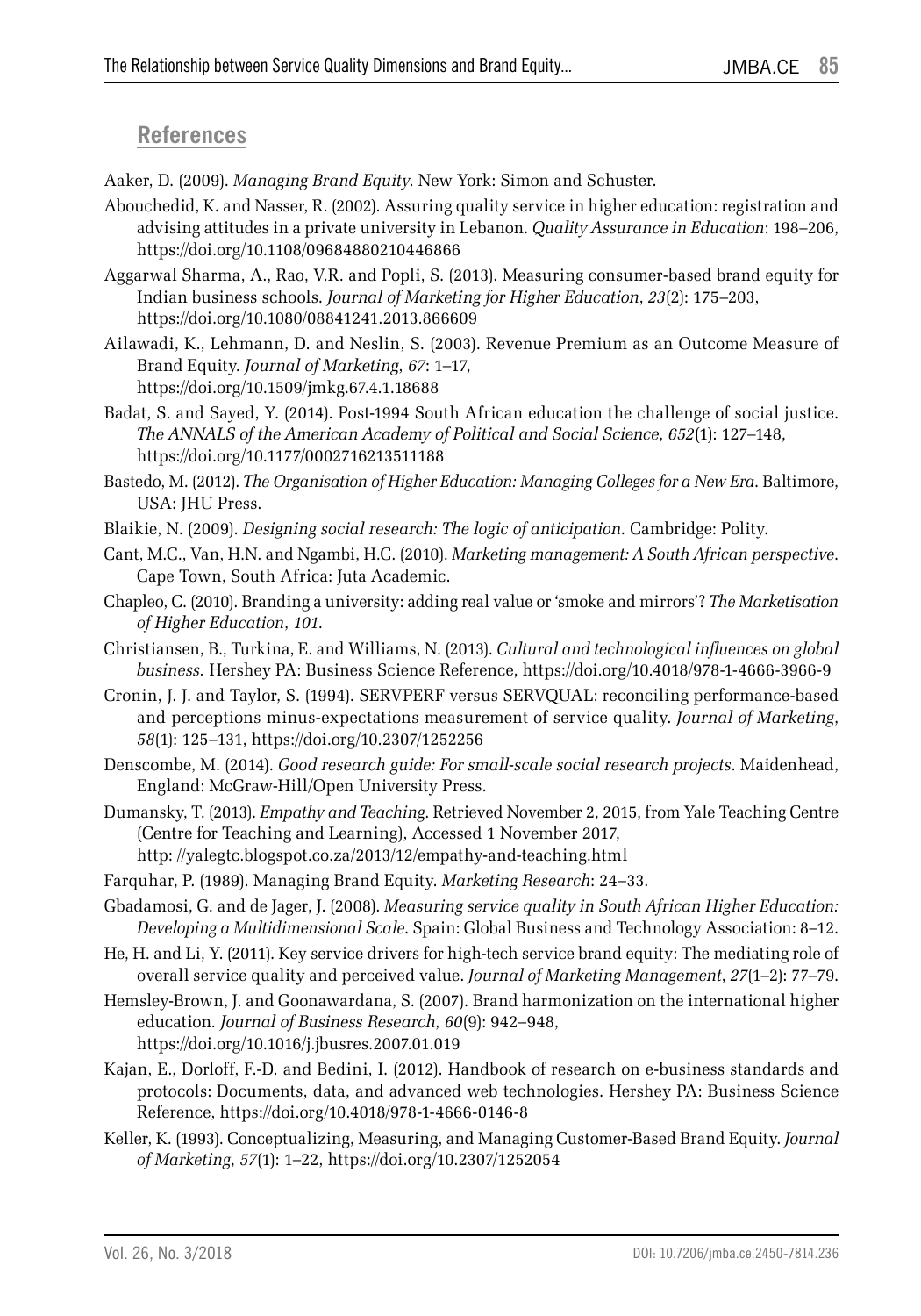- Kontic, L. (2014). Measuring Service Quality in Higher Education: The Case of Serbia. In Human Capital without Borders: Knowledge and Learning for Quality of Life. *Proceedings of the Manage ment, Knowledge and Learning International Conference 2014*. ToKnowPress: 645–654.
- Kuo, Y.K. and Ye, K.D. (2009). The Causal Relationship between Service Quality, Corporate Image and Adults' Learning Satisfaction and Loyalty: A Study of Professional Training Programmes in a Taiwanese Vocational Institute. *Total Quality Management*, *20*(7): 749–762, https://doi.org/10.1080/14783360903037085
- Lee, G. and Leh, F. (2011). Dimensions of Customer-Based Brand Equity: A Study on Malaysian Brands. *Journal of Marketing Research and Case Studies*: 1–10, https://doi.org/10.5171/2011.821981
- Makgosa, R. and Molefhi, B.A. (2012). Rebranding an Institution of Higher Education in Botswana. Business and Economic Research, 2(2): 25–39, https://doi.org/10.5296/ber.v2i2.1926
- Marrs, M., Gajos, R. and Pinar, M. (2011). *Utilizing Brand Audit to Develop a University Brand: A Case Study*. ASBBS Annual Conference (pp. 964–975). Las Vegas: Proceedings of ASBBS.
- Menon, M., Terklz, D. and Gibbs, P. (2014). *Using Data to Improve Higher Education: Research, Policy and Practice.* Springer, https://doi.org/10.1007/978-94-6209-794-0
- Mertova, P. and Nair, C.S. (2011). Student *Feedback: The Cornerstone to an Effective Quality Assurance System in Higher Education*. Oxford England: Chandos Publishing.
- Mitra, J. and Edmondson, J. (2015). *Entrepreneurship and Knowledge Exchange*. New York: Routledge.
- Mitsis, A. (2007). *Antecedents to student-based brand equity: student brand Loyalty and perceived quality in higher education* (Doctoral Dissertation). Retrieved from Victoria University (Melbourne, Vic.).
- Naidoo, V. and Mutinta, G. (2014). An Investigation into Service Quality delivery at the University of KwaZulu-Natal. *Journal of Social Science*, *38*(3): 219–229, https://doi.org/10.1080/09718923.2014.11893252
- Nair, C.S. (2010). *Leadership and management of quality in higher education*. Oxford: Chandos Publishing, https://doi.org/10.1533/9781780630373
- Netemeyer, R., Krishnan, B., Pullig, C., Wang, G., Yagci, M., Dean, D. and Wirth, F. (2004). Developing and Validating Measures of Facets of Customer-based Brand Equity. *Journal of Business Research*, *57*: 209–224, https://doi.org/10.1016/S0148-2963(01)00303-4
- Pretorius, L. (2007). *The Impact of Branding and Brand Equity On The Tshwane University Of Technology* (Masters Dissertation). Tshwane: Tshwane University of Technology.
- Radder, L. and Han, X. (2009). Service Quality of On-campus Student Housing: A South African Experience. *International Business and Economics Research Journa*l, *11*: 107–120.
- Ramaswamy, V.S. and Namakumari, S. (2009). *Marketing management: Global perspective, Indian context*. Delhi: Macmillan.
- Ramli, M.F., Othman, A.R. and Salleh, S.M (2015). Perceived Quality and Loyalty Towards PubHEI's of International Students in Malaysia's. Understanding the Role of Emotional Attachment as a Mediator. *International Journal of Administration and Governance*, *1*(4): 51–57.
- Ramsden, P. (2008). The future of higher education teaching and the student experience. *The Higher Education Academy*, http: //www.heacademy.ac.uk/
- Sekaran, U. and Bougie, R. (2010*). Research methods for business: A skill-building approach*. Chichester: Wiley.
- Spotts, H.E. (2014). Marketing, technology and customer commitment in the new economy. Proceedings of the 2005 Academy of Marketing Science (AMS) Annual Conference. Tempa, Florida.
- Subramaniam, A., Mamun, A., Permarupan, P. and Zainol, N. (2014). Effects of Brand Loyalty, Image and Quality on Brand Equity: A Study among Bank of Islam Consumers in Kelantan, Malaysia*. Asian Social Science*, *10*(14): 67–73, https://doi.org/10.5539/ass.v10n14p67